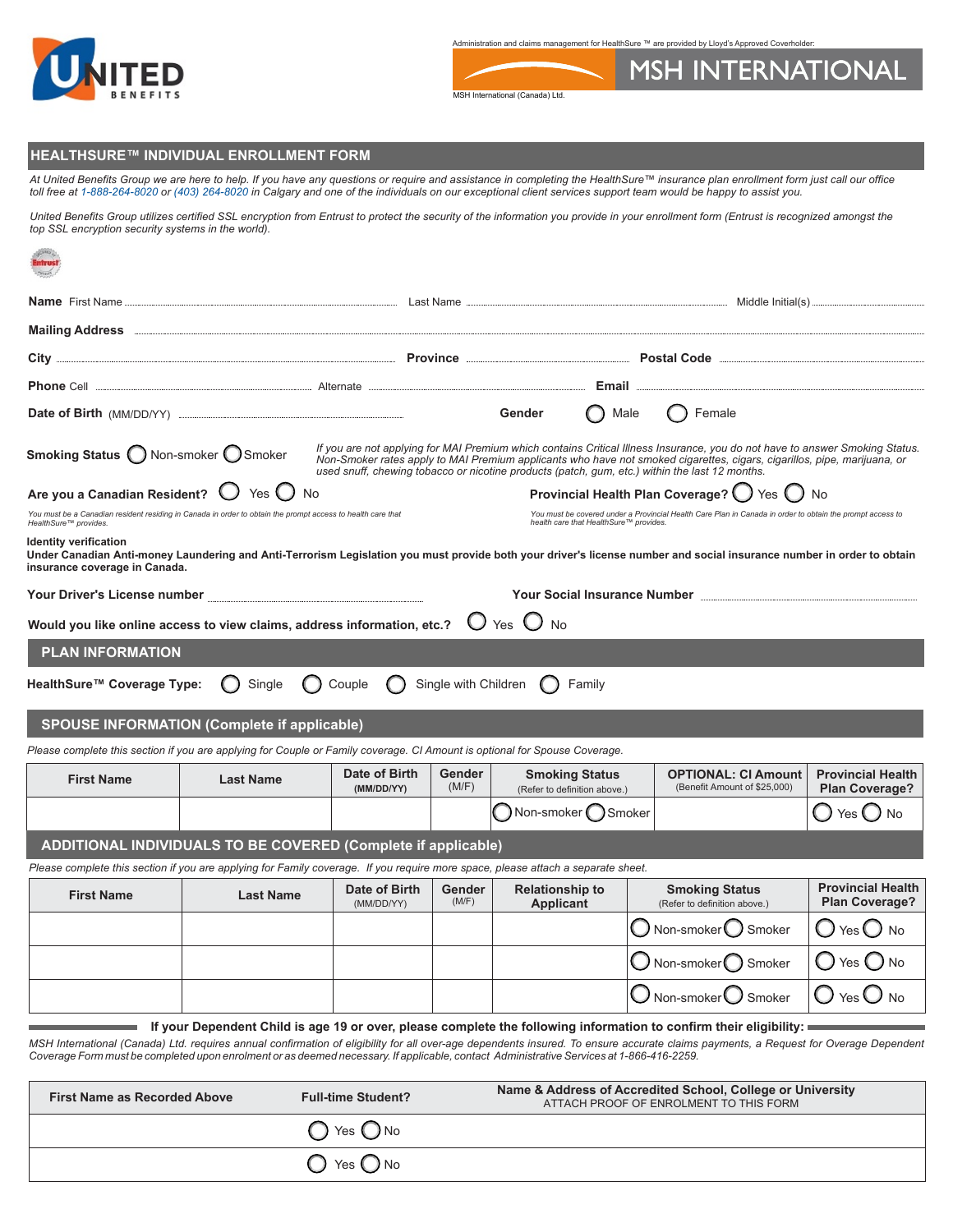# $\lesssim$ 30  $\bigcup$  30-39  $\bigcup$  40-44  $\bigcup$  45-49  $\bigcup$  50-54  $\bigcup$  55-59  $\bigcup$  60-64  $\bigcup$  65-69  $\bigcup$  70-74

# Monthly Premium Rates

| Age at Effective<br>date of contract | Single   | Couple   | Single with<br>Children** | Family   |
|--------------------------------------|----------|----------|---------------------------|----------|
| Under 30                             | \$44.69  | \$71.19  | \$75.60                   | \$102.10 |
| $30 - 39$                            | \$51.51  | \$84.82  | \$79.01                   | \$112.35 |
| 40 - 44                              | \$61.34  | \$104.47 | \$90.40                   | \$133.53 |
| $45 - 49$                            | \$75.49  | \$132.80 | \$102.10                  | \$159.40 |
| $50 - 54$                            | \$85.59  | \$152.98 | \$111.33                  | \$178.73 |
| $55 - 59$                            | \$94.77  | \$171.36 | \$120.84                  | \$197.41 |
| $60 - 64$                            | \$104.42 | \$190.63 | \$126.85                  | \$213.08 |
| $65 - 69$                            | \$118.74 | \$218.68 | \$140.81                  | \$241.36 |

*Based on the chosen age selection above, your HealthSure™ Insurance plan rate is shown in the table above.*

#### **OPTIONAL (HealthSure™ Premium) Critical Illness Insurance: Amount of Coverage \$25,000**

- *a. If you choose to you can add a Critical Illness benefit to your HealthSure™ Insurance Plan. This benefit will provide yourself, family member or key employee with a lump sum benefit of \$25,000 in the event of a covered condition such as Cancer, Heart Attack or Stroke or numerous other serious health conditions.*
- *b. There is no medical exam required to add Critical Illness benefit to your HealthSure™ Insurance Plan. Any pre-existing conditions such as Cancer would be excluded during the first 2 policy years but would then be covered after 2 years.*
- *c. Non-smoker rates apply to applicants who have not smoked cigarettes, cigars, cigarillos, pipe, marijuana, or used snuff, chewing tobacco or nicotine products (patch, gum etc) within the last 12 months.*
- *d. Renewal rates only, last age to apply for the Optional Critical Illness benefit is age 64.*

## **CRITICAL ILLNESS INSURANCE - BENEFIT AMOUNT IS \$25,000**

| <b>NON-SMOKER RATES</b>              |          | <b>SMOKER RATES</b>                  |          |
|--------------------------------------|----------|--------------------------------------|----------|
| Age at Effective<br>date of contract | Rate     | Age at Effective<br>date of contract | Rate     |
| Under 25                             | \$6.61   | Under 25                             | \$9.65   |
| $25 - 29$                            | \$8.92   | $25 - 29$                            | \$17.63  |
| 30-34                                | \$11.23  | 30-34                                | \$23.83  |
| 35-39                                | \$13.65  | 35-39                                | \$29.49  |
| 40-44                                | \$18.69  | 40-44                                | \$43.25  |
| 45-49                                | \$28.55  | 45-49                                | \$73.56  |
| 50-54                                | \$40.41  | 50-54                                | \$111.56 |
| 55-59                                | \$53.74  | 55-59                                | \$153.63 |
| 60-64                                | \$90.36  | 60-64                                | \$257.43 |
| 65-69                                | \$132.75 | 65-69                                | \$381.58 |
|                                      |          |                                      |          |

Monthly Premium Rates

*Based on the chosen age selection and smoking status above your Optional Critical Illness Insurance coverage rate is shown in one of the tables above. Note: this is an additional rate for each individual covered. Please add the rate(s) to your HealthSure™ Insurance plan rate for a total monthly premium (above).* 

**PREMIUM PAYMENT OPTIONS** Note: All premiums are subject to Provincial Sales Tax, where applicable.

| <b>MONTHLY payment options:</b> | C Credit Card C PAD (Pre-Authorized Debit, complete section below).                                                                                                                                                                                                                                                                             | <b>ANNUAL payment options:</b><br>$\bigcirc$ Credit Card $\bigcirc$ Cheque |  |
|---------------------------------|-------------------------------------------------------------------------------------------------------------------------------------------------------------------------------------------------------------------------------------------------------------------------------------------------------------------------------------------------|----------------------------------------------------------------------------|--|
|                                 | <b>AUTHORIZATION:</b> l authorize MSH International (Canada) Ltd. ("MSH") to debit my account as per the Method of Payment chosen above. Payments will be withdrawn<br>on or around the 1st day of each month for monthly insurance premiums due. I understand this amount may change at a future date as specified in the Policy. MSH will, to |                                                                            |  |

*on or around the 1st day of each month for monthly insurance premiums due. I understand this amount may change at a future date as specified in the Policy. MSH will, to the best of its ability, advise me in writing of the revised amount in advance of its effective date. The pre-authorized payment plan may be discontinued by me or MSH upon 30 days written notice.* **DISHONOURED TRANSACTIONS:** *MSH will charge a \$35.00 fee for each dishonoured transaction (and charge this amount using the*  Method of Payment above). Privileges will be canceled if there are 2 dishonoured payments in the same policy year and full premium payment of balance of policy year *will be required within 30 days.*



*CHEQUE: Make cheque payable to MSH INTERNATIONAL (CANADA) TRUST. Attach a cheque for the first month's premium. You will be billed for the balance once approved.*